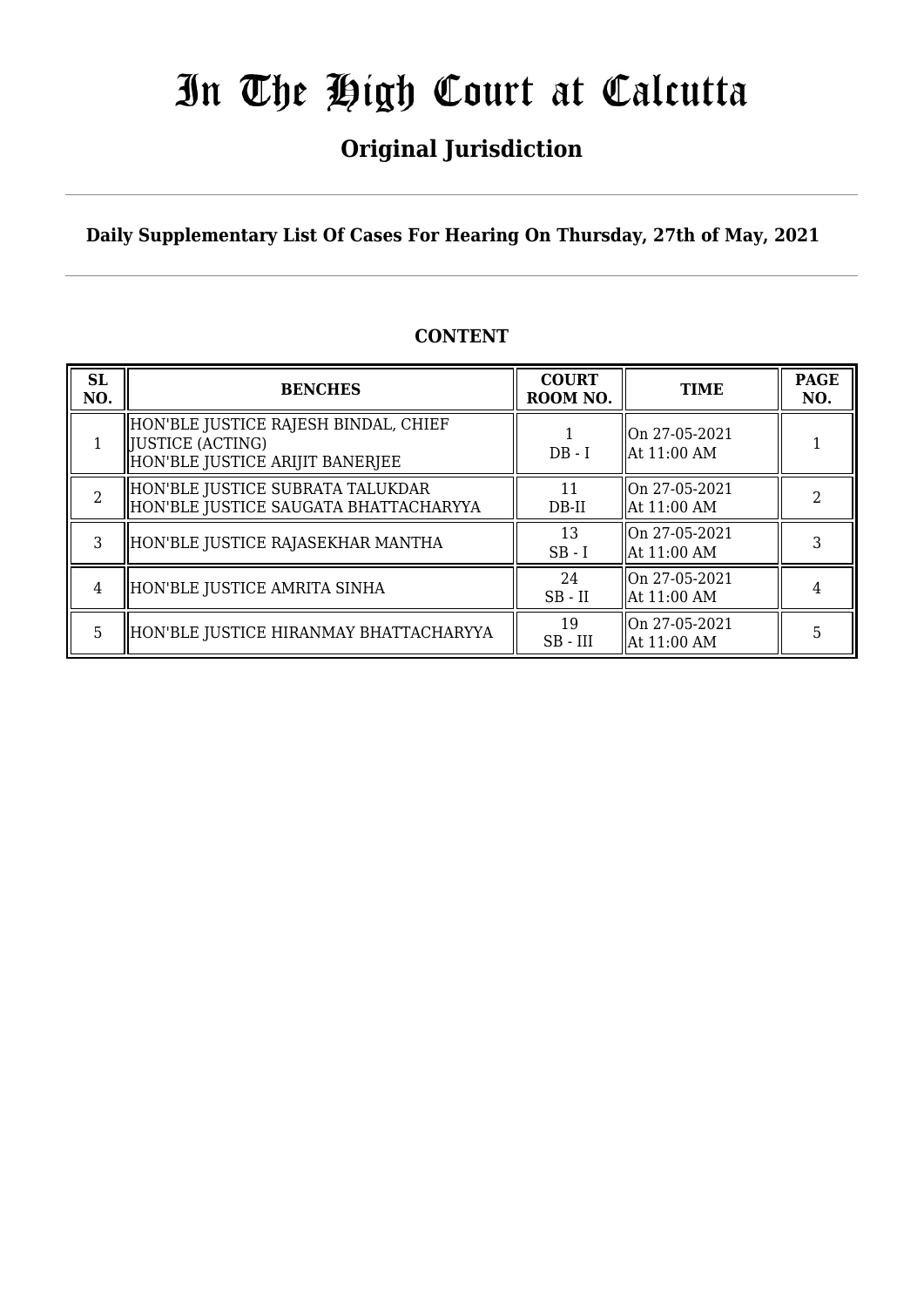

### **Original Side**

**DAILY CAUSELIST For Thursday The 27 th May 2021**

**COURT NO. 1 DIVISION BENCH (DB - I) AT 11:00 AM HON'BLE JUSTICE RAJESH BINDAL, CHIEF JUSTICE (ACTING) HON'BLE JUSTICE ARIJIT BANERJEE FROM THURSDAY, 27TH MAY, 2021 TO FRIDAY, 28TH MAY, 2021**

**PUBLIC INTEREST LITIGATION AND ANY OTHER MATTER IRRESPECTIVE OF CLASSIFICATION.**

**.(VIA VIDEO CONFERENCE)**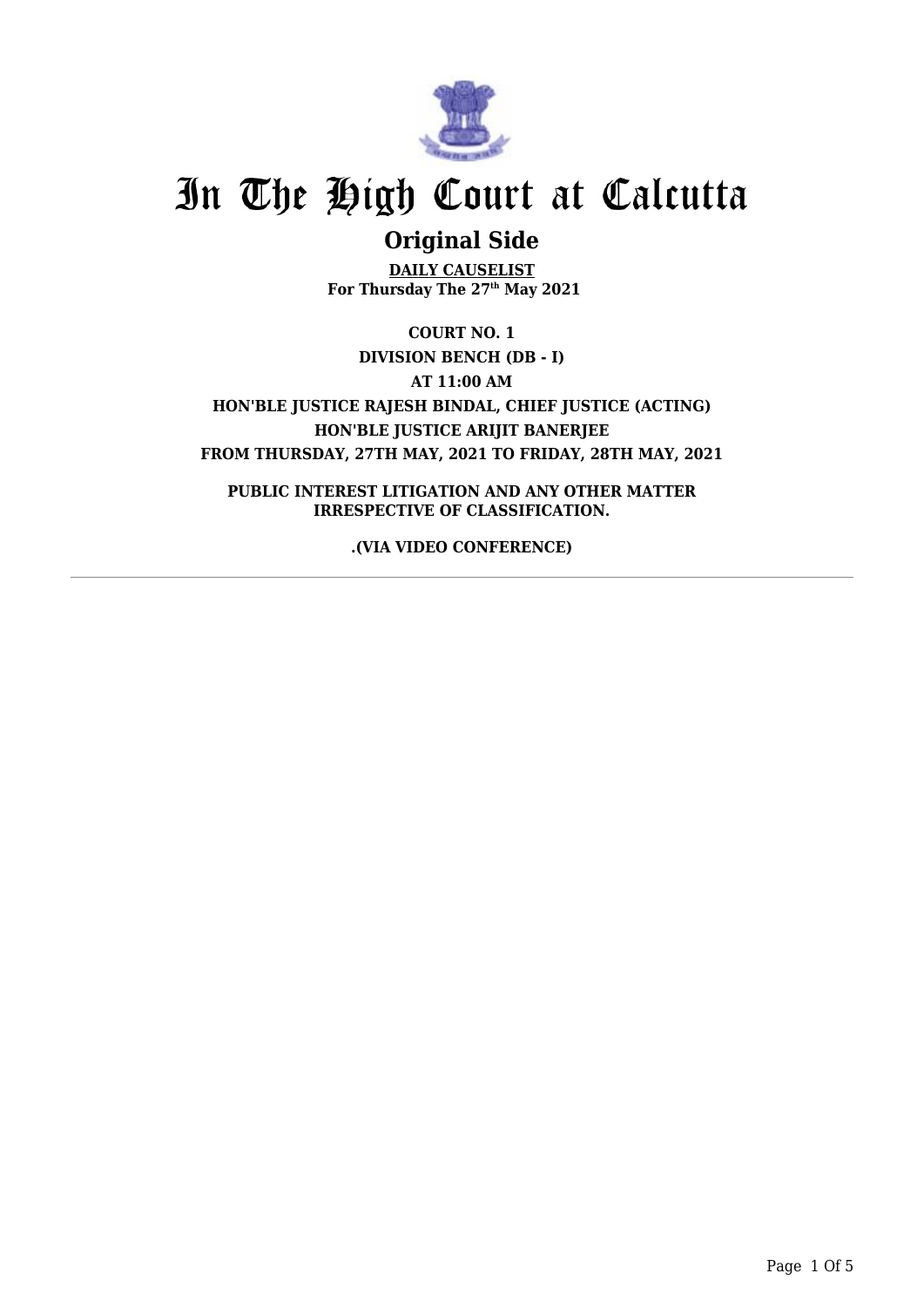

### **Original Side**

**DAILY CAUSELIST For Thursday The 27 th May 2021**

**COURT NO. 11 DIVISION BENCH (DB-II) AT 11:00 AM HON'BLE JUSTICE SUBRATA TALUKDAR HON'BLE JUSTICE SAUGATA BHATTACHARYYA FROM THURSDAY, 27TH MAY, 2021 TO FRIDAY, 28TH MAY, 2021**

**HABEAS CORPUS;**

#### **URGENT CIVIL MATTERS.**

**(VIA VIDEO CONFERENCE)**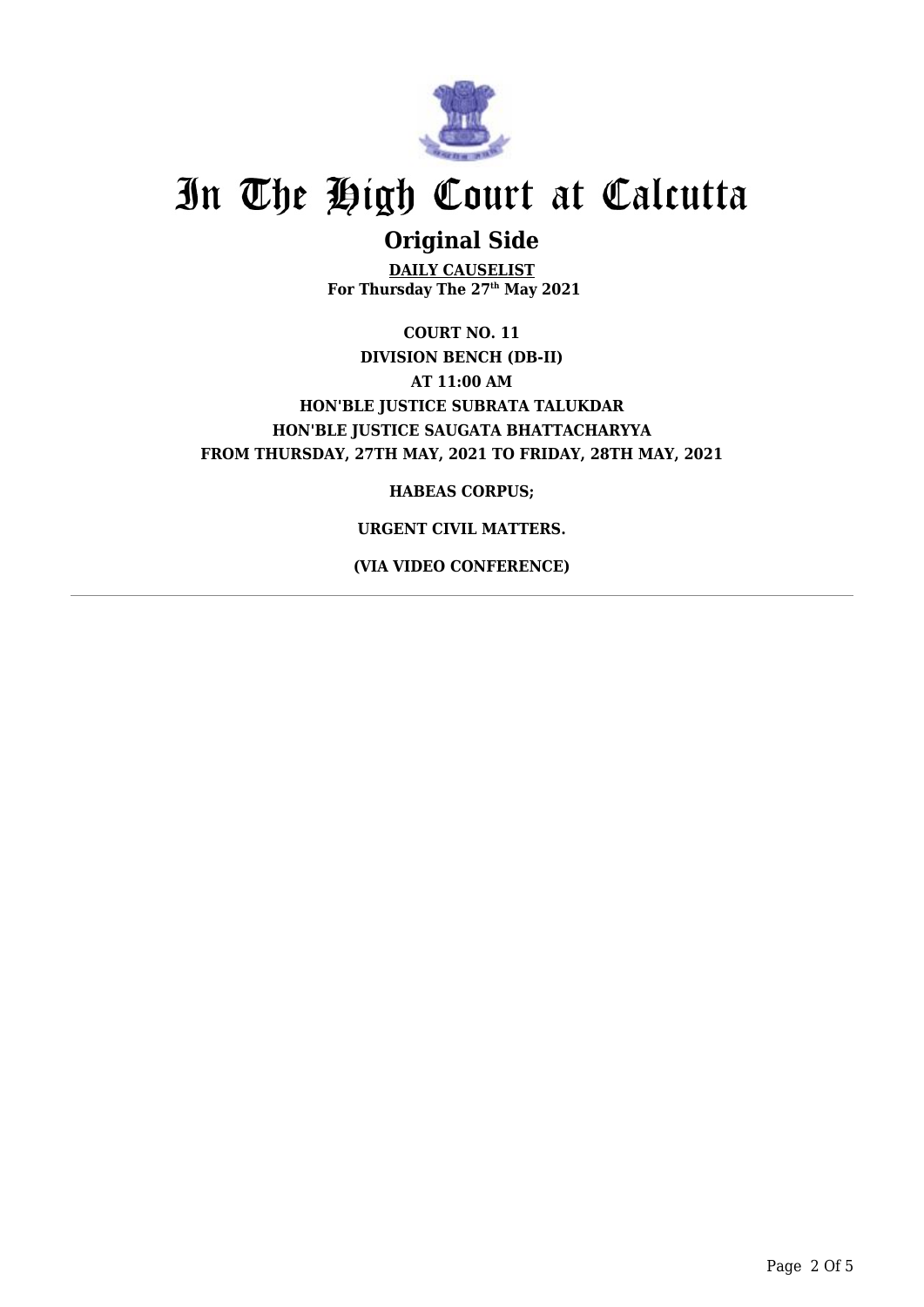

## **Original Side**

**DAILY CAUSELIST For Thursday The 27 th May 2021**

### **COURT NO. 13 SINGLE BENCH (SB-I) AT 11:00 AM HON'BLE JUSTICE RAJASEKHAR MANTHA FROM THURSDAY, 27TH MAY, 2021 TO FRIDAY, 28TH MAY, 2021**

#### **ALL URGENT MATTERS.**

#### **(VIA VIDEO CONFERENCE)**

#### **NEW MOTIONS**

|   | IA NO. GA/4/2021<br>In CS/277/2015 | HEMANT BANGUR & ORS.<br>Vs<br>B. MAJUMDAR SAMAJPATI &<br>SONS HOTEL (PVT.) LTD.                          | AJAY GAGGAR<br>AJAY GAGGAR |
|---|------------------------------------|----------------------------------------------------------------------------------------------------------|----------------------------|
| 2 | AP/236/2021                        | <b>KANOI TEA PRIVATE</b><br><b>LIMITED</b><br>VS<br><b>OCTAVIUS TEA AND</b><br><b>INDUSTRIES LIMITED</b> | <b>SHIVANGI THARD</b>      |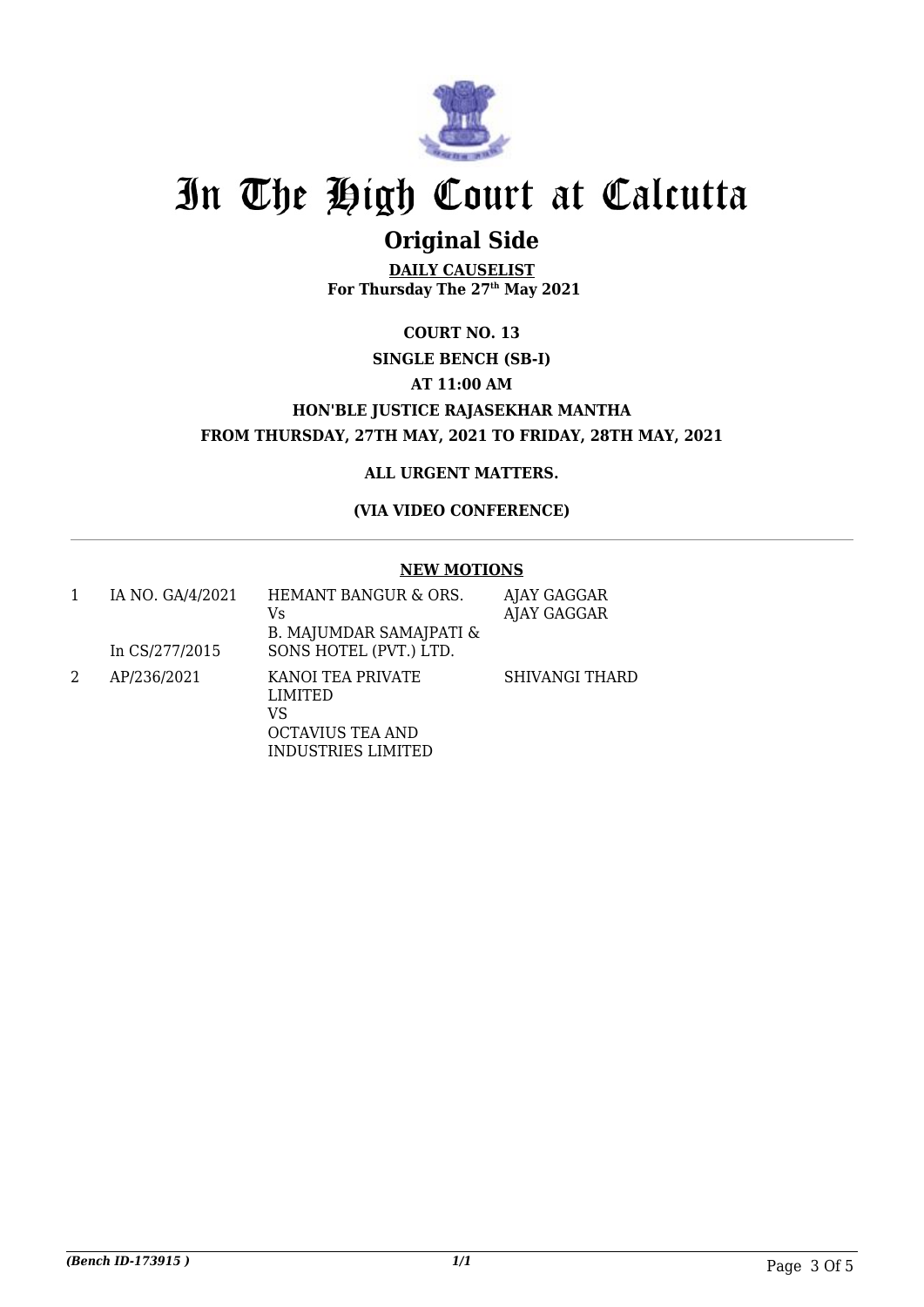

## **Original Side**

**DAILY CAUSELIST For Thursday The 27 th May 2021**

### **COURT NO. 24 SINGLE BENCH (SB-II) AT 11:00 AM HON'BLE JUSTICE AMRITA SINHA FROM THURSDAY, 27TH MAY, 2021 TO FRIDAY, 28TH MAY, 2021**

**ALL URGENT MATTERS.**

**(VIA VIDEO CONFERENCE)**

#### **PRESENTATION OF PLAINT**

1 CS/107/2021 USHA DEVI CHOKHANI AND ANR. VS KUSUM SUREKHA AND ANR. DWIP RAJ BASU